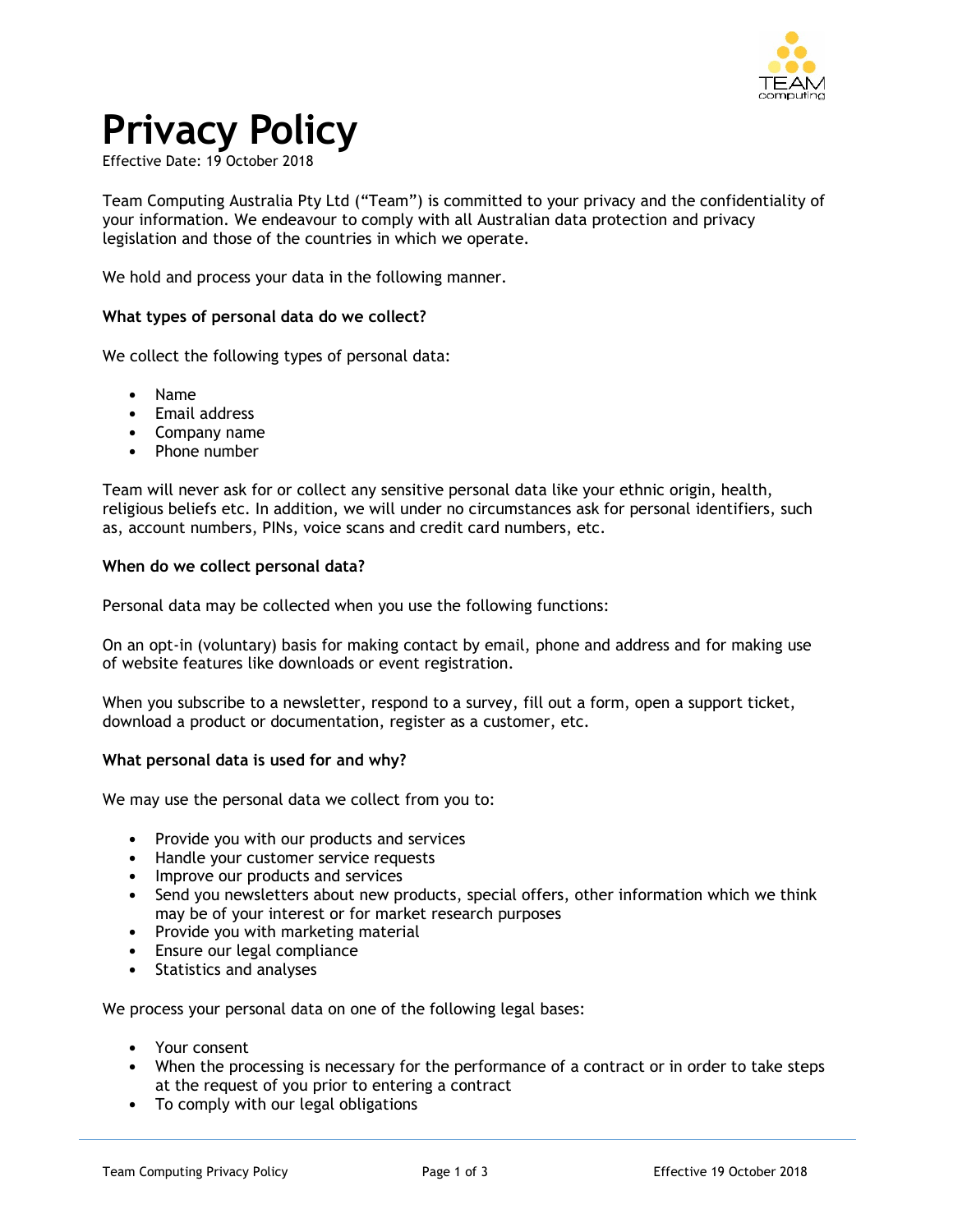

# **How long is your personal data stored?**

In general, we do not delete your personal data unless:

- It changes
- You request us to delete it
- We are legally required to delete it

Please note that you may withdraw your consent for us to hold your personal data at any time. Please contact us, if you wish to withdraw your consent.

You can withdraw your consent by unsubscribing in the bottom of our newsletter/emails.

If you withdraw your consent, we will stop the processing of your personal data, unless we are entitled or obliged to continue the processing or storage of your personal data on another legal basis, e.g. pursuant to legislation.

Withdrawal of your consent will not affect the lawfulness of the processing prior to the withdrawal.

# **Your rights**

You have a right to access the personal data which we process and store about you, subject to any legal exceptions.

You have the right to object to the collection and further processing of your personal data.

You have the right to correction of your personal data, or to require us to restrict the processing of your personal data.

If you so request, we will erase the personal data that we hold about you without undue delay, unless we may continue the processing on another legal basis, e.g. if the processing is necessary to defend a legal claim or to comply with a request from you.

Under certain circumstances, you may also request that we provide you with an overview of your personal data that you have provided to us in a structured, commonly used and machine-readable format.

If you wish to exercise your rights as described above, please contact us (see contact information below).

In connection with requests regarding your rights, we kindly ask you to provide us with sufficient information in order for us to handle your request, including name and email address, and to identify you. If necessary, we may ask for further information. We will reply to your request as soon as possible and no later than one month.

#### **Personal data received from third parties**

We may also receive your personal data from our business partners who provide services to you on our behalf e.g. when you buy products or services.